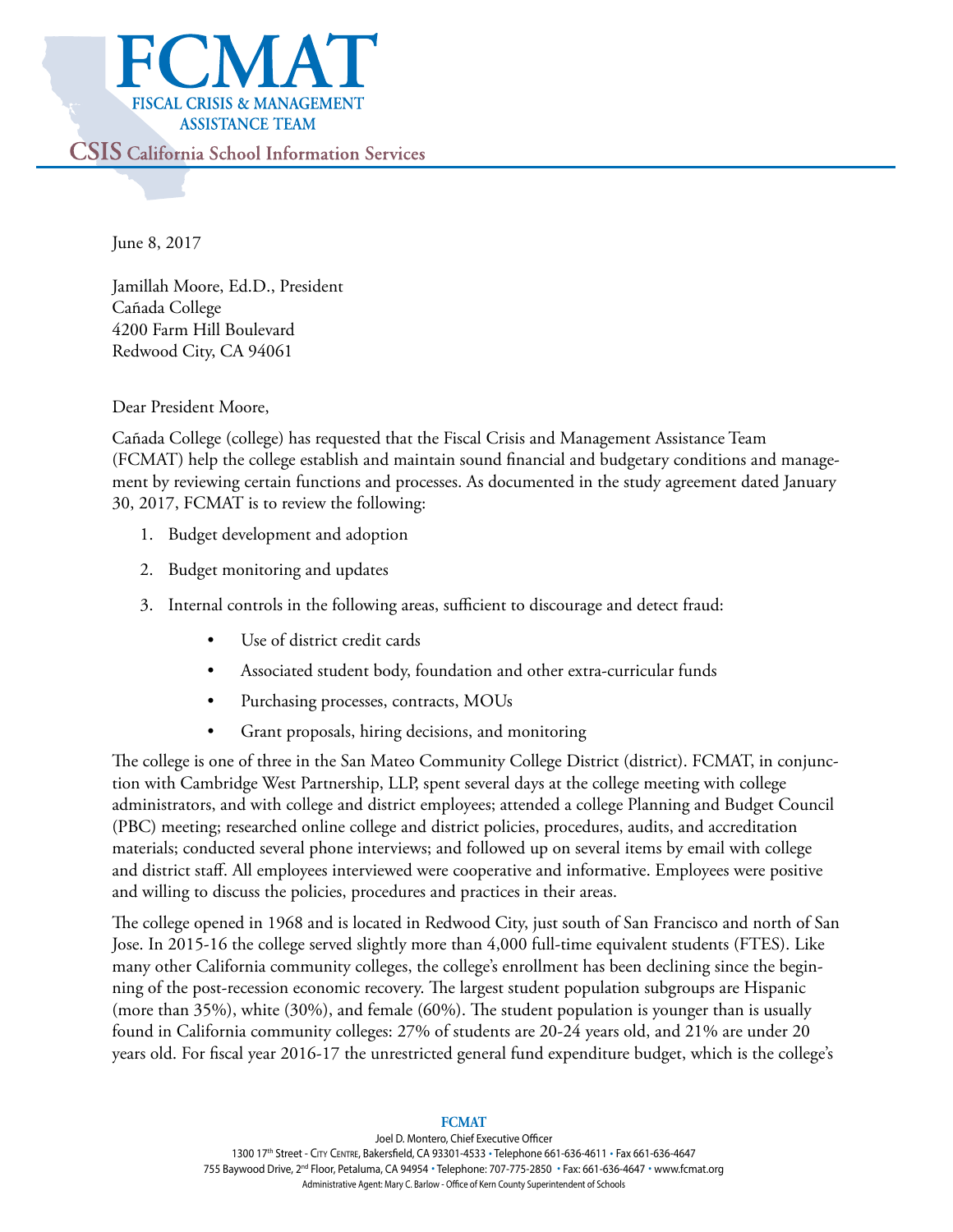main operating budget, is approximately \$24.8 million. As is common in California community colleges, a high percentage of classified and faculty employees have been with the college long term, but the same is not true for top administrators. For example, the president has been with the college less than one year, and only one of the three vice presidents has more than five years of seniority. In contrast, nonadministrative staff that FCMAT interviewed had up to 30 years of service at the college, and in one case 20 years in their current position. The average faculty seniority is slightly more than 10 years, with 43% having more than 10 years; the average seniority of classified employees is slightly less than 10 years, with more than 33% having more than 10 years.

Because the college is small and several of its key classified employees have been there for many years, processes and procedures are often verbal and informal rather than documented. Some business and administrative procedures are on individual department web pages, but they are not consolidated into one set of college procedures or compiled in a single document or site.

The college does not have a clearly understood or documented procedure for developing, approving, documenting and implementing collegewide procedures. The *Participatory Governance Manual* contains excellent general collegial consultation and governance participation principles, but it does not include a way for the college to develop procedures through the collegial consultation process. Procedures in the manual should outline the process for developing, vetting, approving and documenting college procedures that affect more than the originating department.

FCMAT suggests developing administrative procedures (APs) because they would better describe how to perform the tasks needed to accomplish the intent of a board policy (BP), especially when those tasks involve more than one department. A governance manual specifies how BPs are to be developed and recommended to the board, as well as how APs are to be developed and approved, but it does not address how departments or individuals should perform tasks; for this, the APs themselves are needed.

College procedures such as the following need to be developed:

- 1. The criteria for when an individual department should develop and use desk manuals for its own procedures and for when it needs to use a documented college procedure to develop processes that affect more than one department.
- 2. A definition of the process for developing and approving college administrative procedures. The process should provide for a documented review of the proposed procedure by all constituencies that would be affected by the procedure; a documented review by a collegewide governance group such as the PBC; and final approval by the college president.

Because there is no requirement and procedure to ensure that all funding requests be directed through a single entity such as the college business office, the risk of fraud exists. For example, a program could obtain college general fund, categorical, foundation and trust fund funding and/or reimbursements for the same activity, such as attendance at a conference or an outreach event.

Use of the district's Procards (credit cards) is excessive and may be detrimental to the college's attempts to contain expenditures within budgets. Also, a large percentage of purchases are for food and beverages, which is not common in California community colleges. Use of Procards will be discussed in more depth later in this letter.

FCMAT found no evidence of accountability for departments that overspend their budgets. If a department overspends its budget is by the end of the fiscal year, the college does not have a procedure to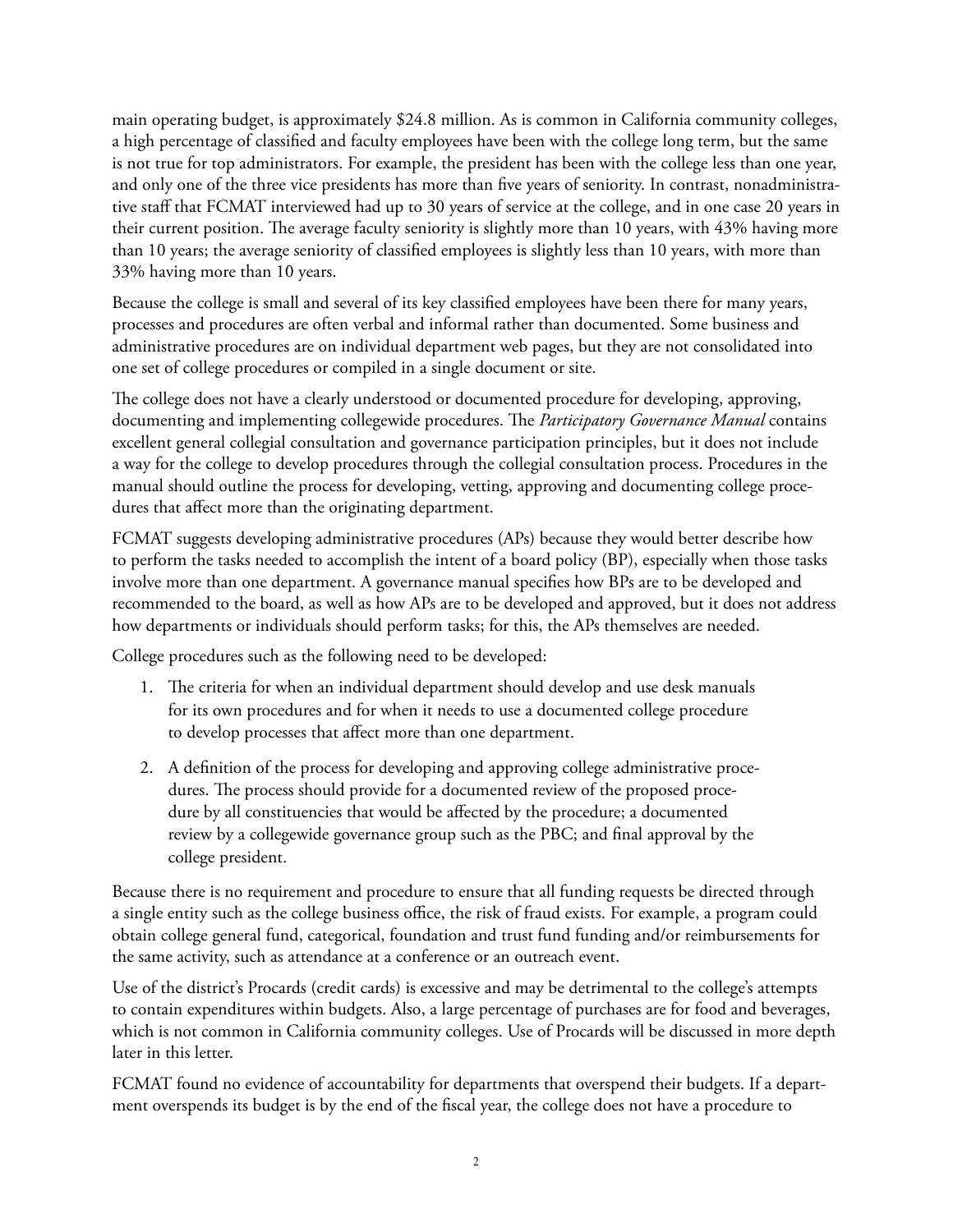determine whether the amount of that overage will be deducted from that department's available budget for the following year.

### **Unrestricted General Fund Budget Development and Adoption**

The California Community Colleges Chancellor's Office (CCCCO) distributes all state unrestricted general funds to community college districts, not to individual colleges. Because the college is one of three in the district, the vast majority of its funding comes from the district through a resource allocation model, and is considered unrestricted. The state funds that come directly to the college are primarily categorical and thus highly restricted in use and subject to special reporting requirements. The federal funds received are for financial aid and grants and are also highly restricted, subject to special reporting requirements, and subject to specific audits in addition to the district's required annual independent audit.

The college's general fund unrestricted budget processes are neither transparent nor well documented. This is in part because of the small college environment with numerous long-term employees, many of whom have worked together for a long time and have not needed formal procedures.

The college's budget is developed both from the top down (that is, starting with top college administrators) and from the bottom up (starting at the department level) simultaneously. Although the two processes merge in the end, they take different routes. Typically, the college administration establishes the assumptions on which the budget will be built, such as the FTES needed to maximize funding and the expected unrestricted general fund revenue, and informs each division and department how much budget it has to work with; the departments and divisions define how that budget will be used. In addition, in the early stages, the bottom-up process (ideally via program review) identifies how much a division or department thinks it needs and why; the top-down then informs the division or department what it will actually receive.

Collegewide top-down budgeting begins when the college receives its projected unrestricted allocation from the district and then, based on input received from the college cabinet, allocates that budget to the college divisions for discretionary costs. In reality, these allocations are minimal because fixed costs — such as permanent employee salaries and benefits, adjunct faculty costs, contracts, utilities and other ongoing expenses — are funded first.

A critical decision in the top-down process is the amount to allocate for hourly instruction costs, or adjunct faculty, to complement the regular faculty to teach the targeted number of full-time equivalent students (FTES) set by the district. The decision about the size of the schedule, and therefore the adjunct faculty budget, is also both the earliest decision in the process and the major connection between the top-down and the bottom-up processes. The top-down process involves setting the FTES goal and the size of the schedule.

The role of the bottom-up part of the budgeting process is to allocate the adjunct faculty budget among the instructional departments based on student enrollment, and allocate the remaining funds to discretionary accounts such as supplies and printing. The reality is that the total amount budgeted for adjunct faculty is set when the budget is developed, then distributed to the different departments or accounts after the class schedule is set and specific assignments are made.

The collegewide budget development is characterized by a dissemination of information from the top down that does not include active participation from constituents. For example, as documented in PBC minutes and verified in multiple interviews, the PBC does not actively participate in budget development; rather, it acts as a conduit that receives budget information and then its members disseminate it to their constituents. The college needs to discuss and consider redefining the role of the PBC so that it has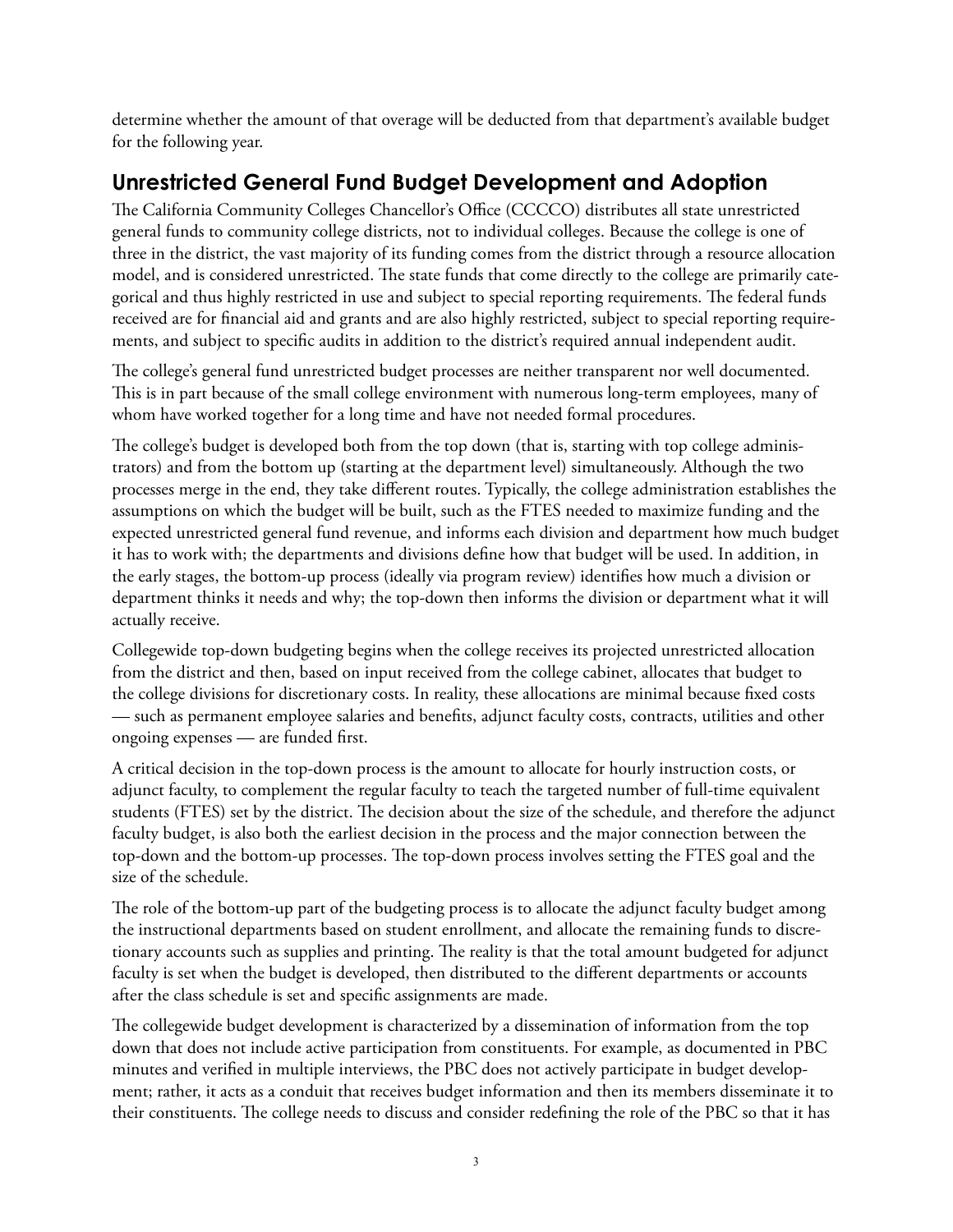an active and participatory role through the college's governance structure rather than simply serving as a conduit for information. FCMAT also found that various budgeting functions are done separately and in isolation from one another: the general fund budget is done separately from the allocation of requests from program review, and new personnel requests are done in yet another separate process. None of these processes work together.

Managing and monitoring enrollment is a critical part of budget development and monitoring. The district and the college have robust and relatively easy-to-use enrollment monitoring and management tools. The Argos Dynamic Enrollment Statistics Report (DESR) dashboard program is part of the Banner financial system and, assuming employees have had training, provides easy-to-use tools to monitor enrollments and aid in effective schedule development. The Simplified Data Access tool (SDA) is a locally-modified Microsoft suite product that the curriculum and instructional specialist uses to extract live data from the Banner system to closely monitor schedule development and to distribute daily and weekly enrollment updates during the critical pre-census period of the schedule management process. After the pre-census period, updates are provided upon request. No other employee is trained to perform the curriculum and instructional specialist's duties if needed. One clerical support employee can perform some basic tasks, and the curriculum and instructional specialists from the other colleges in the district fill in when needed. More formal cross training and staff development are needed to ensure backup for the curriculum and instructional specialist position so that all of the position's critical duties are completed regardless of absences.

The college needs to tie enrollment management more closely and formally to budget development and management processes so that there is a clear connection between enrollment management and budget. Strategic enrollment management planning must be informed by data and align with the institution's fiscal, academic, and delivery resources in a changing environment to fulfill the college's mission and ensure its long-term enrollment and fiscal health. All effects of enrollment decisions on revenue must be taken into account when making decisions about items such as course offerings and their timing.

Neither the *Process for Developing Organization Budgets document, nor the Budget Development Tasks* document mention linking the budget to the strategic plan and institutional program review. FCMAT attended a PBC meeting at which nonprioritized budget augmentation requests were reviewed. It appeared that budget augmentations identified by departments and divisions in the annual budget process were neither prioritized by the departments or divisions based on the strategic plan nor included in the bottom-up allocation budget process. The college needs to connect program review to institutional planning and decision making.

All steps in the budget development processes, including resource allocations, need to be tied to the results of the college's institutional program review and its strategic plan. It would benefit the college to create a procedure for budget development, monitoring and adjustment. This procedure would outline how priorities are to be established and funded at the department and division levels when needs are identified in the institutional program review process and/or the college's strategic plan; the result would be that both plans are directly integrated into the college's budgeting processes. The correlation between budgeting and these plans is not mentioned in resources that FCMAT reviewed, including the *Process for Developing Organization Budgets and the Budget Development Tasks* documents.

## **Budget Monitoring and Updates**

The college has adequate tools to monitor its unrestricted general fund budget. Department-, programand division-level staff that FCMAT interviewed who work with the Banner financial system are mostly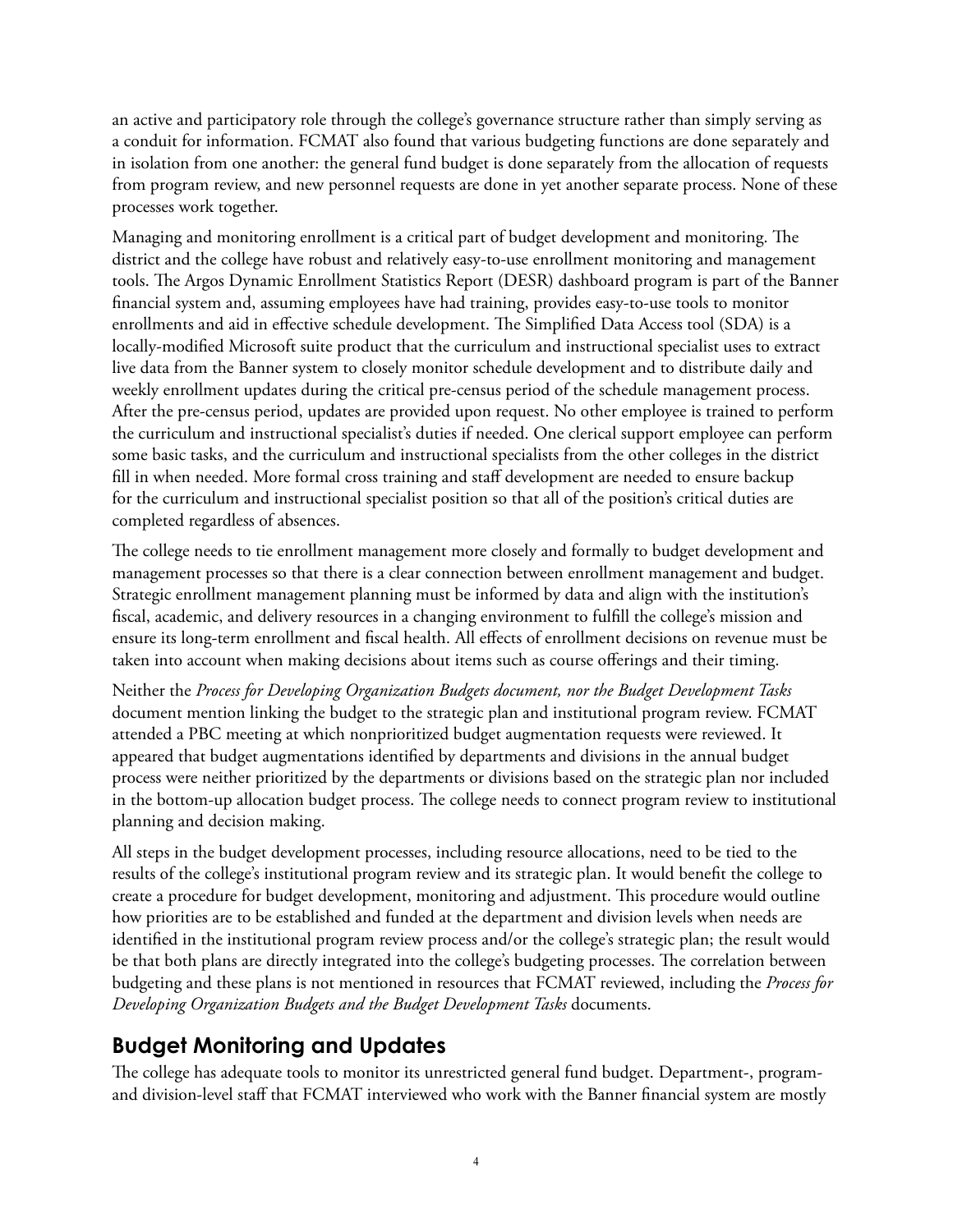satisfied with the system's output and accessibility; however, some departments manually transfer data from Banner to Excel spreadsheets so program administrators can see a consolidated view of all the programs and the multiple funding sources involved. For example, if an administrator wants to review the total fiscal picture for counseling activity, sources such as the unrestricted general fund, Student Success Services and Programs (SSSP), Extended Opportunity Program and Services (EOP&S), and Cooperative Agencies Resources for Education (CARE) would also be involved. Banner does not have an easy-to-access report that includes all those funding sources, nor does the college have a program to automatically transfer the raw data from Banner to an Excel spreadsheet. It may benefit the college to explore the possibility of creating custom Banner reports that provide a consolidated view of all the programs and the multiple funding sources involved in an activity, or to create a program to automatically transfer the raw data from Banner to an Excel spreadsheet. Either of these solutions would eliminate the need to manually enter data and help ensure that the data used matches that in the district's financial system. The district and college should work together to develop the reports needed and thus eliminate the perceived need for standalone spreadsheets that may not accurately reflect the real-time status of the official district financial systems.

The vice president of administrative services and the college business officer meet with the deans, vice presidents and president at least quarterly to review the college's budget. In addition, college budget status reports are presented to the PBC at least three times a year, typically in January, May and September. It would benefit the college to consider providing the deans, vice presidents, the president and the PBC with more frequent and formal enrollment and expenditure status reports that coincide with its annual enrollment and expenditure patterns. An example of an important time to report enrollment is just after the census date each term; important times for reporting expenditures include when the district files the CCFS 311 reports, when the college files the CCFS 320 reports, and after the majority of the hourly instructional assignments have been completed each term. The college must coordinate enrollment management and budget because enrollment affects many budget factors. Not only does enrollment affects the district's revenue and therefore the income available to the college, but enrollment efficiency factors such as fill rates and productivity indicate how well the college is spending available funds.

Primarily because of the wide use of Procards, it is possible to overdraw nonpersonnel accounts. FCMAT found no evidence of a college policy or procedure regarding overspending, except in information on federal grant compliance.

Both the Banner financial reporting system and the Argos DESR system in Banner provide easy-to-use tools to monitor grants. With the exception of the Grants Development Management section of the college's website, FCMAT was not able to find comprehensive documentation of budget management processes, procedures and timelines.

### **Internal Controls**

Internal controls provide the means by which an organization's assets and resources are directed, monitored and measured, and play an important role in protecting an organization from fraud, abuse or misappropriation of resources. Internal controls help ensure efficient operations, reliable financial information, and legal compliance; they also help an organization obtain timely feedback on its progress in meeting its goals.

An organization establishes internal controls for its operations by setting goals, objectives, budgets and performance expectations. Several factors influence the effectiveness of internal controls in an organization, including the social environment and how it affects employees' behavior; the availability and quality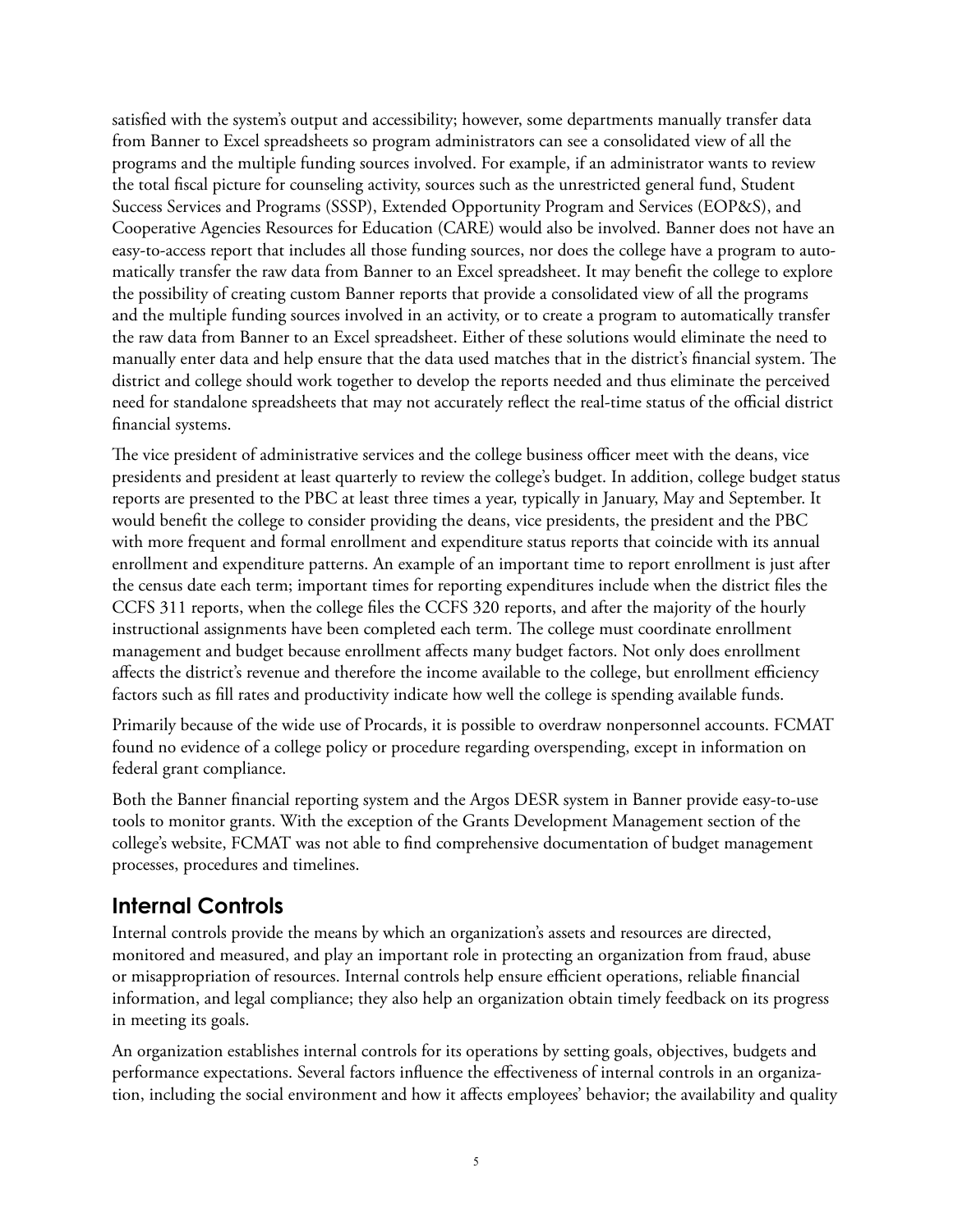of information used to monitor the organization's operations; and the policies and procedures that guide the organization.

The following are some of the common deficiencies and omissions that can cause internal control failures:

- Failure to adequately segregate duties and responsibilities related to authorization of financial transactions.
- Failure to limit access to assets or sensitive data (e.g., cash, fixed assets, personnel records).
- Failure to record transactions, resulting in a lack of accountability and the possibility of theft.
- Failure to reconcile assets with the correct records.
- Unauthorized transactions, which increase the likelihood of skimming, embezzlement or larceny.
- A lack of monitoring or implementation of internal controls because of a failure by the governing board and management to do so, or because personnel are not qualified.
- Collusion among employees when they have little or no supervision.

A system of internal controls consists of policies and procedures designed to provide the governing board and administration with reasonable assurance that the organization can achieve its goals and objectives. Traditionally referred to as hard controls, these include segregation of duties; limiting access to cash; management review and approval of transactions; and reconciliations. Other types of internal controls, typically referred to as soft controls, include management tone; performance evaluations; training programs; and maintaining established policies, procedures and standards of conduct.

Under the guidance of the College Internal Audit Group (CIAG), which the district formed in 2008, special internal audit task forces are created to conduct various types of internal auditing and reviews. The CIAG evaluates the effectiveness and efficiency of business processes, internal controls and systems, and identifies opportunities for improvement. One major purpose of an internal audit is to prevent and detect fraud, embezzlement and misappropriation of assets. It is the policy of the district to provide an internal auditing function to assist the management by reviewing all of its operations at regular intervals, and to provide information, analyses and recommendations concerning the activities being reviewed.

FCMAT's review of the CIAG's activities revealed only one incident: the theft of a computer at the college in November 2016.

### **Procurement Cards (Procards)**

Procards are typically issued to employees so they can make purchases from vendors that do not accept purchase orders, or to expedite purchases, such as conference registration fees.

Even taking into account the district's policy of encouraging the use of Procards, the number of cards issued is high: 74 cards for 184 regular employees, or 40%, at the time of FCMAT's visit. FCMAT's concerns are that these cards make it possible for employees to make expenditures in excess of available budgets, and to make inappropriate purchases.

In 2015-16 the college's total Procard charges were \$516,500. Other observations concerning the 2015-16 use of Procards include:

- An average of 59 transactions per card with average annual charges of \$9,061.
- The annual amount charged ranged from \$0 to \$45,068; seven cards had annual charges of less than \$1,000.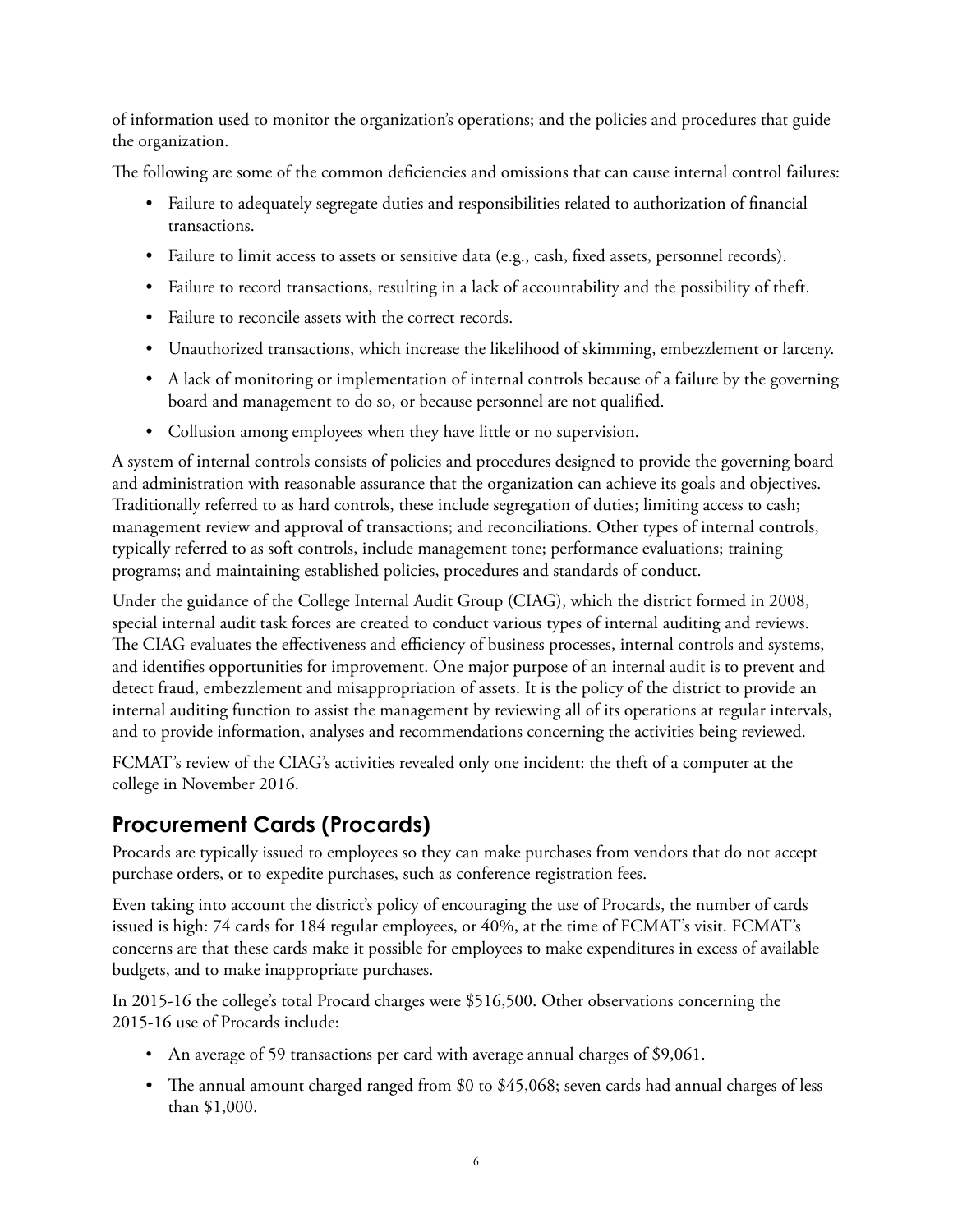- Of the approximately 3,253 transactions, approximately 14% were for locally purchased (not travel- or conference-related) food and beverages. The California Constitution, Article XVI, Section 6, known as the gift of public funds rule, restricts the use of public funds or items of value to benefit any individuals. Because of this, the college's non-classroom-related food and beverage purchases warrant closer scrutiny and a review of college procedures and enforcement.
- Of the 3,253 transactions, approximately 33% were from two vendors: Office Depot (19%) and Amazon (14%).

When employees are issued Procards, they are personally responsible for guaranteeing that all charges are for appropriate district expenses, purchases are within budget limits, and the purchase does not violate any other law, regulation or policy of the district. However, Procard purchases can be made without prior authorization or encumbrance, so they can easily exceed budgeted funds. Documentation indicates that the college has canceled Procard privileges for some employees who abused the cards; however, it also indicates that a small number of employees who have chronically violated the regulations are allowed to continue using the cards.

The district encourages the use of Procards because they help it do the following to enable more cost-effective purchasing:

- Allow time-sensitive and emergency purchases
- Reduce purchasing processes, related paperwork and staff time
- Automate and distribute accounting tasks
- Facilitate conference attendance and related travel
- Accommodate prepayment purchases
- Expedite vendor payments

Cardholders are asked to keep receipts and statements for three years, unless the requirement is longer for purchases related to federal or state grants. Those receipts and statements are to be kept in each cardholder's office.

The district's *Procurement Card Users Guide* has the following criteria for determining who is eligible for a Procard:

- Employees who are required to make purchases on behalf of the district, and
- Who are permanent employees (permanent employees are employees who have passed their probationary period), and
- Whose assignments are at least 50% full-time

Although these criteria are documented and available, FCMAT found a perception among employees that having a card is more of a status symbol; not having a card is perceived as an indication that the employee is not trusted or valued.

Cardholders are responsible for ensuring that the card is used in compliance with the district's program guidelines and purchasing policies and procedures. Purposeful or habitual misuse of a card will subject the employee to discipline or dismissal or prosecution. The *Procurement Card Users Guide* also states that the procurement card may be revoked for any of the following reasons:

• The card is used for personal or unauthorized purposes.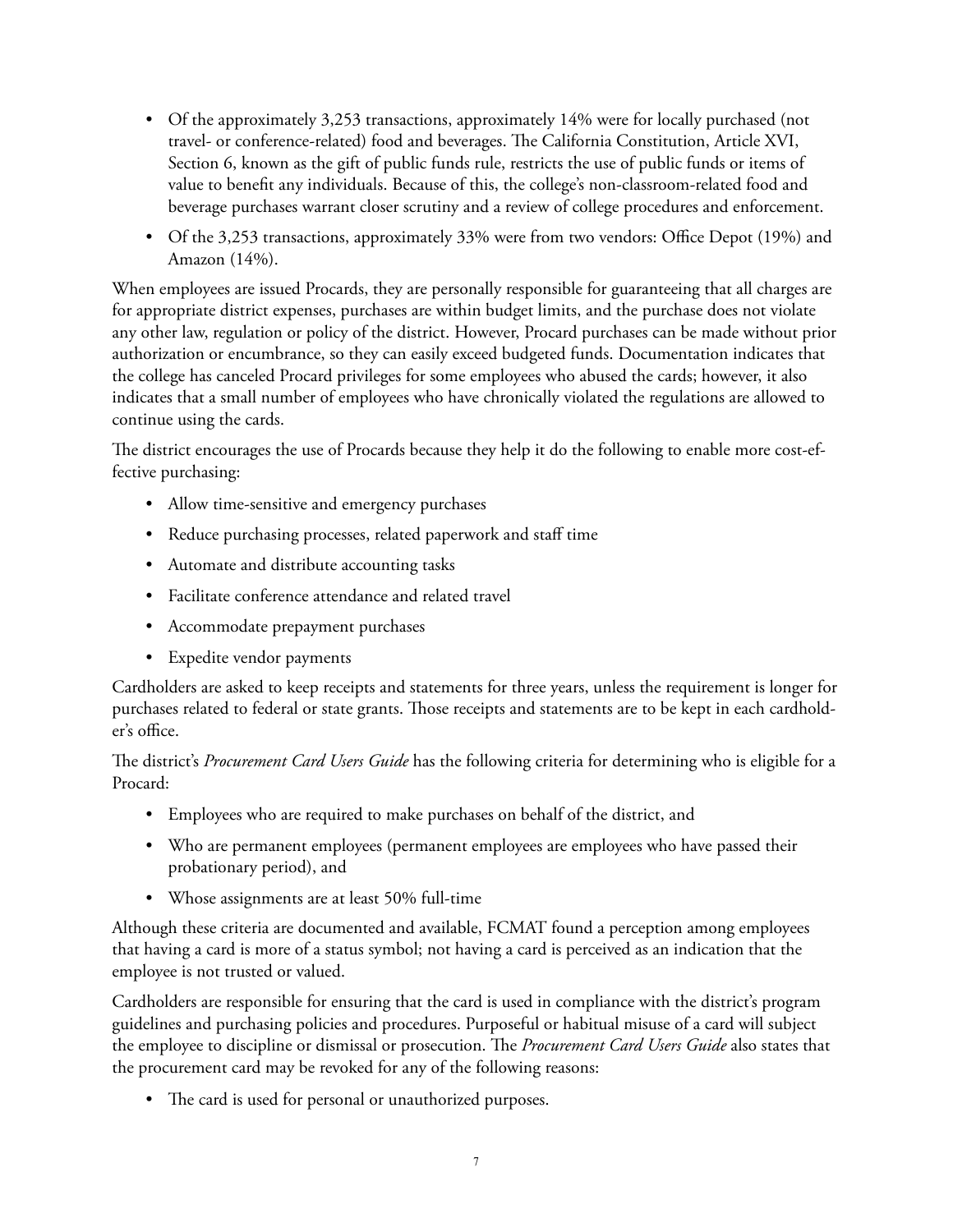- The cardholder fails to provide, upon request of the district, receipts, statements or related documentation upon an audit.
- The card is used to purchase alcoholic beverages or any substance, material or service, which violates policy, law or regulation pertaining to the district.
- The cardholder allows the card to be used by another individual.
- The cardholder splits a purchase to circumvent a purchase limit assigned to the card.
- The cardholder uses another cardholder's card to circumvent a purchase limit assigned.
- The cardholder uses the card to purchase gratuities and gifts.
- The cardholder does not adhere to the procurement card policies and procedures.
- The procurement card is the property of the bank and it may, at any time, revoke card privileges under the provisions of its policies and procedures.

The procurement card procedures should include clear criteria and processes related to the issuance of procurement cards, specifically the qualification requirements for receiving one and the decision-making process.

Each Procard cardholder receives a handbook when they are first issued their card, and each is required to sign the district's Procard user agreement. Copies of the signed agreements are retained in both the college business office and the district office. The agreement is not signed annually. Prior to any Procard purchase, each cardholder is supposed to determine whether the budget has sufficient funds to pay for the purchase; however, there is no mechanism to prevent a purchase that exceeds the available budget. Once a purchase is made, the cardholder must ensure that the goods are received and that the invoice and any other supporting documents are filed at the cardholder's site or department, with proper account codes referenced. Cardholders or clerical staff are required to prepare timely journal entries to charge the applicable account codes for items purchased and credit the clearing account.

Although there is no formal college policy or procedure that addresses the auditing of Procard use, there are multiple levels of detailed college and district auditing practices in the Procard Document Management Procedures section of the district's public SharePoint website. These state that a cardholder must retain original card statements and original detailed receipts with a description of the purchase, and must provide these upon request for audit purposes. Routine audits can be conducted at random. Although the website states that these audits can happen monthly, FCMAT's interviews revealed that they happen at most twice per year. If irregularities are found during an audit, the cardholder's card is subject to revocation, and the employee can be prosecuted for any illegal or unauthorized purchases. According to the college business office staff, no cards were revoked in 2015 and one was revoked in 2016. Cards with limited usage are not revoked.

## **Associated Students of Cañada College**

The Associated Students of Cañada College (ASCC) budgeting process is under the direct supervision of the student life and leadership manager, who reports directly to the vice president of student services. As of March 19, 2017 the total budgeted revenue was \$80,000. The ASCC budget processes are transparent and well documented. The budget link on the ASCC web page on the college's website lists every transaction, and the ASCC board minutes document the approval of all budgets and expenditures. The online minutes document that a detailed budget and expenditure status report is presented to and adopted by the ASCC board monthly. The minutes also document that checks are not processed without ASCC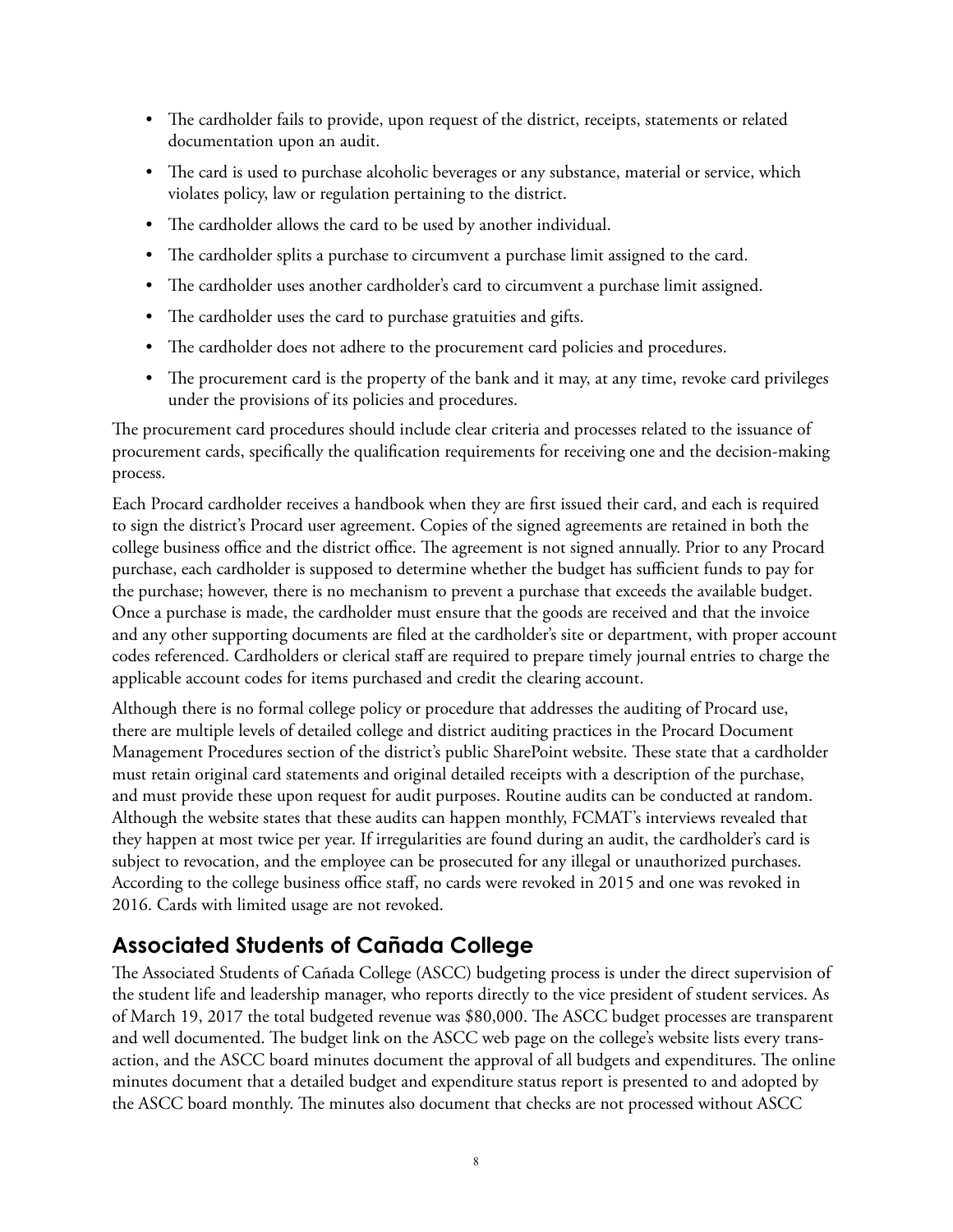board approval; senior college administrator approvals and ASCC board approvals can be found on the check request forms. Checks are prepared by the college's accounting office.

FCMAT found supporting documentation with all checks, in compliance with district board policies and administrative procedures and ASCC procedures. Although the scope of FCMAT's review did not include providing full fiscal audits, the documents and resources reviewed related to ASCC expenditures indicate that there are adequate internal controls sufficient to discourage and detect fraud.

All ASCC proposed contracts are processed in the same manner as other college contracts, which is clearly outlined in the *User Guidelines for Contracts and Insurance*. These guidelines state:

All district contracts must be reviewed by the College Business Office and the District Office and must be signed by a board authorized signatory – generally the Deputy Chancellor, the Executive Vice Chancellor or the Director of General Services.

Documentation also indicated that the student life and leadership manager conducts budget management and expenditure approval training for the ASCC board each term.

The ASCC accounting and budgetary practices are exemplary. However, the QuickBooks software used for ASCC budgeting and accounting is freestanding and has no way to share data with the district's Banner enterprise system. QuickBooks is simple and makes it easy to train new staff, but it could raise questions about security and about whether it should link to the district's main accounting system and thus its official and audited financial records. It would benefit ASCC and the college for ASCC to work with the college's technology department to explore the feasibility of ASCC using the Banner financial system rather than a separate accounting system. A feasibility study should prioritize both fiscal accountability and the functionality and ease of use ASCC requires.

### **Foundation**

The college does not have its own foundation; rather, foundation activities are conducted as part of the San Mateo County Community College Foundation (SMCCCF), which is a nonprofit organization under Internal Revenue Service (IRS) Code Section 501(c) (3). The district has determined that the foundation does not meet the criteria for the district's governing board to significantly influence its operations and accountability for fiscal matters, or the criteria for inclusion as one of the district's reported entities, so is not part of the district's financial reports. The foundation is dedicated to providing assistance to the colleges' students, teachers, and programs. The foundation's financial activity is not included in the district's annual financial audit report. The three most recent annual audits of the foundation have had no findings concerning issues related to possible misuse or misallocation of funds.

The foundation's budget, agendas, minutes, policies and procedures are not on the foundation's section of the district's website. At the very least the Ralph M. Brown Act has been interpreted to require that California community college foundations comply with public meeting requirements of the act, which include posting agendas. Best practice would include also posting meeting announcement and minutes as well.

The foundation's expenditure approval process requires signatures by both the college business manager and foundation's executive director for amounts up to \$5,000; amounts over \$5,000 also require the signature of the foundation's treasurer (who is also the district's executive vice chancellor).

Neither the district nor the college has a policy and procedure that includes the criteria for approving and conducting college-level fundraising activities and specifies where the proceeds of such activities are deposited. Such proceeds are usually deposited either in the foundation account with an administrative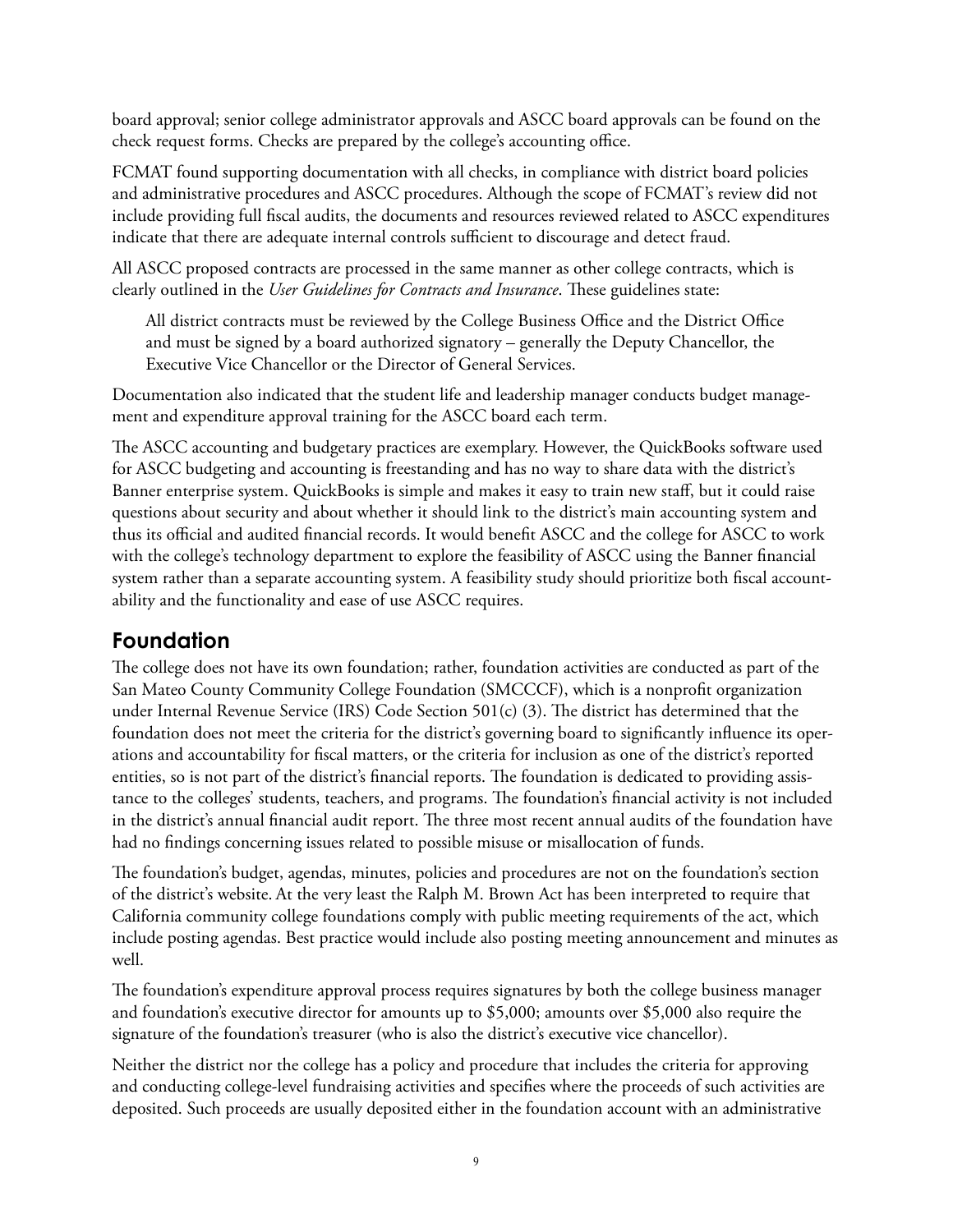fee, or in a college trust account with no administrative fee. It would be beneficial for the college and/ or the district to have a policy and procedure that gives guidance about what, if any, college fundraising activities must be coordinated with, or operated in conjunction with, the foundation.

The college receives two categories of funds from the foundation: scholarship, and program grants. The college's students received \$182,708 in scholarships in 2016 and have received \$192,306 so far in 2016- 17. Those funds go to the college's financial aid office and are subject to both the foundation's and the district's annual audit. The three most recent annual audits for both the foundation and the district have not indicated any issues with scholarship administration.

The foundation provided \$114,656 in program grants in 2015-16, and has provided \$158,840 so far in 2016-17. As stated in the foundation's most recent audit report, various departments at the three colleges use the grants to improve student learning and success by providing physical, technological and human resources, including tutors for students and professional growth opportunities for faculty. Program grants are received by individual college programs. There is not a formal process or procedure for requesting program funds; a college department or program can make requests to the foundation directly by email. These requests do not go through the college business office and are not required to align with the college's strategic plan or institutional program review. It would benefit the college to develop procedures that require all program grant requests to be routed through the college business office to improve communication and planning. It is a best practice to ensure the procedures include standard forms that contain at least the following information:

- a. The purpose of the grant
- b. The grant purpose's relationship to the college's strategic plan and the department's or program's institutional program review
- c. Identification of any other funds that are available for the proposed activity
- d. The person responsible for administering the grant
- e. A requirement for a signature indicating agreement with the college and foundation accounting requirements.

### **Trust Funds**

Other extracurricular activities are conducted using money from and are accounted for using college trust fund accounts. These extracurricular activities include fundraising activities by the Fashion Design and Merchandising, Early Childhood Education/Child Development, Dance, and Intercollegiate Athletic departments. There is approximately \$170,000 in the college's trust fund accounts. There may be some minor extracurricular activities that function without a trust account, but there is only anecdotal evidence of such activities. According to the vice president of administration, the college business manager, and the accounting technician responsible for trust funds, the college has made a major effort to ensure that any other extracurricular activities that involve money establish trust accounts; they believe the amount of extracurricular activity that occurs without such a trust account is insignificant.

Evidence indicates the college has been successful in ensuring that other extracurricular activities establish and use trust fund accounts. However, the process and the form used to establish and approve a trust account lack the following important information:

- a. Purpose of the trust
- b. Sources of income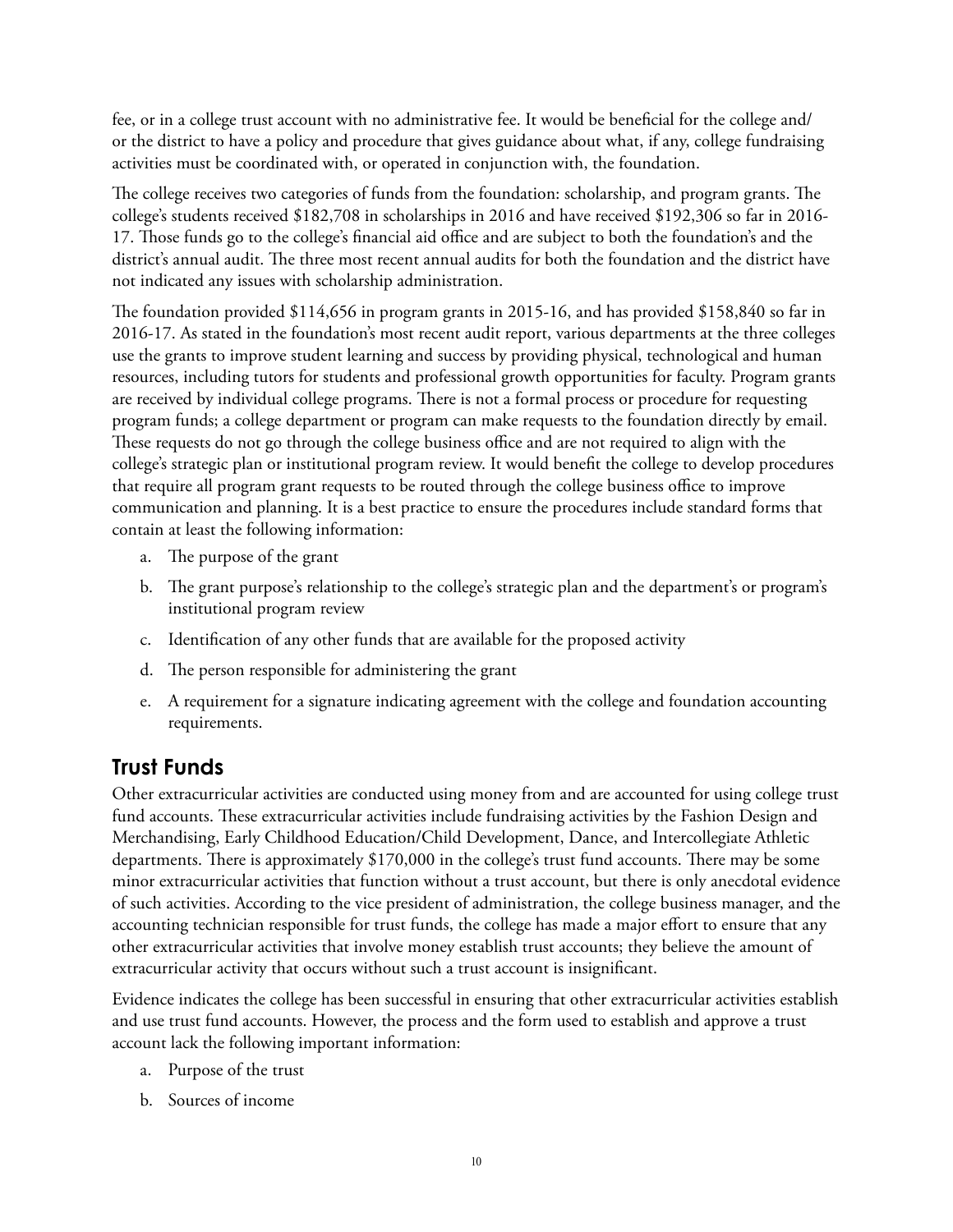- c. A statement accepting the college's and district's procedures, especially regarding cash handling and allowable uses of public funds
- d. Allowable expenditures and any restrictions
- e. Position titles that must approve expenditures
- f. What happens to any remaining funds after some defined period of inactivity

It would benefit the college to include these items in the trust account establishment process and on the trust account establishment form.

### **Purchasing, Contracts and Memoranda of Understanding**

Purchasing processes, contracts and memoranda of understanding (MOUs) are detailed in the district's *User Guide for Contracts and Insurance* as well as in district board policies and procedures. The college has no formal written procedure covering this area; however, given the documentation it has, such a procedure would be redundant. All requests for contracts from the college are routed through the college business manager, who reviews each request to verify that it has gone through the correct approval process, that there is adequate funding, and that vendor or contractor insurance requirements have been met. In the rare event that the district purchasing and contracts office receives a request for contract that has not been reviewed by the college business manager, the contract is returned to the college.

### **Grant Proposals and Monitoring**

The district receives financial assistance from federal and state agencies in the form of grants. Disbursements of funds received under these programs usually require compliance with terms and conditions specified in the grant agreements and are subject to audit by the grantor agencies. Any disallowed claims resulting from such audits could become a liability of the general fund or other applicable funds. However, in the opinion of management, and given the college's close monitoring of claims, any such disallowed claims will not have a material adverse effect on the college's or district's total financial position. FCMAT agrees with this opinion.

At the college, grants are subject to fiscal and compliance oversight by both the college's external funding and compliance officer (who previously served as the college business manager) and the district's grants analyst. The external funding and compliance officer takes a hands-on approach and is accessible, providing extensive one-on-one assistance to various grant administrators and staff. The individual in this position has announced she will retire soon and the college must decide how they will proceed. It would benefit the college to consider a combination of strategies, including an analysis of this position's job functions to determine which functions should be assigned to what offices; enhanced training of staff to give them the tools to perform any additional functions; and more active administrative oversight.

The college's website has a section titled Cañada Grants Development and Management, which is an excellent resource. The section includes information on the grant application process, grant compliance, and grant resources. Also included are the Grant Intent to Apply and Grant Submission Cover Sheet forms as well as a list of useful links. Both the aforementioned forms include fields for approval signatures from the college business manager and the college president. The Grant Submission Cover Sheet requires a five-year fiscal projection and identification of both direct and indirect costs. There is also a section that focuses on federal grant compliance. The external funding and compliance officer closely monitors the budgets of all grant programs.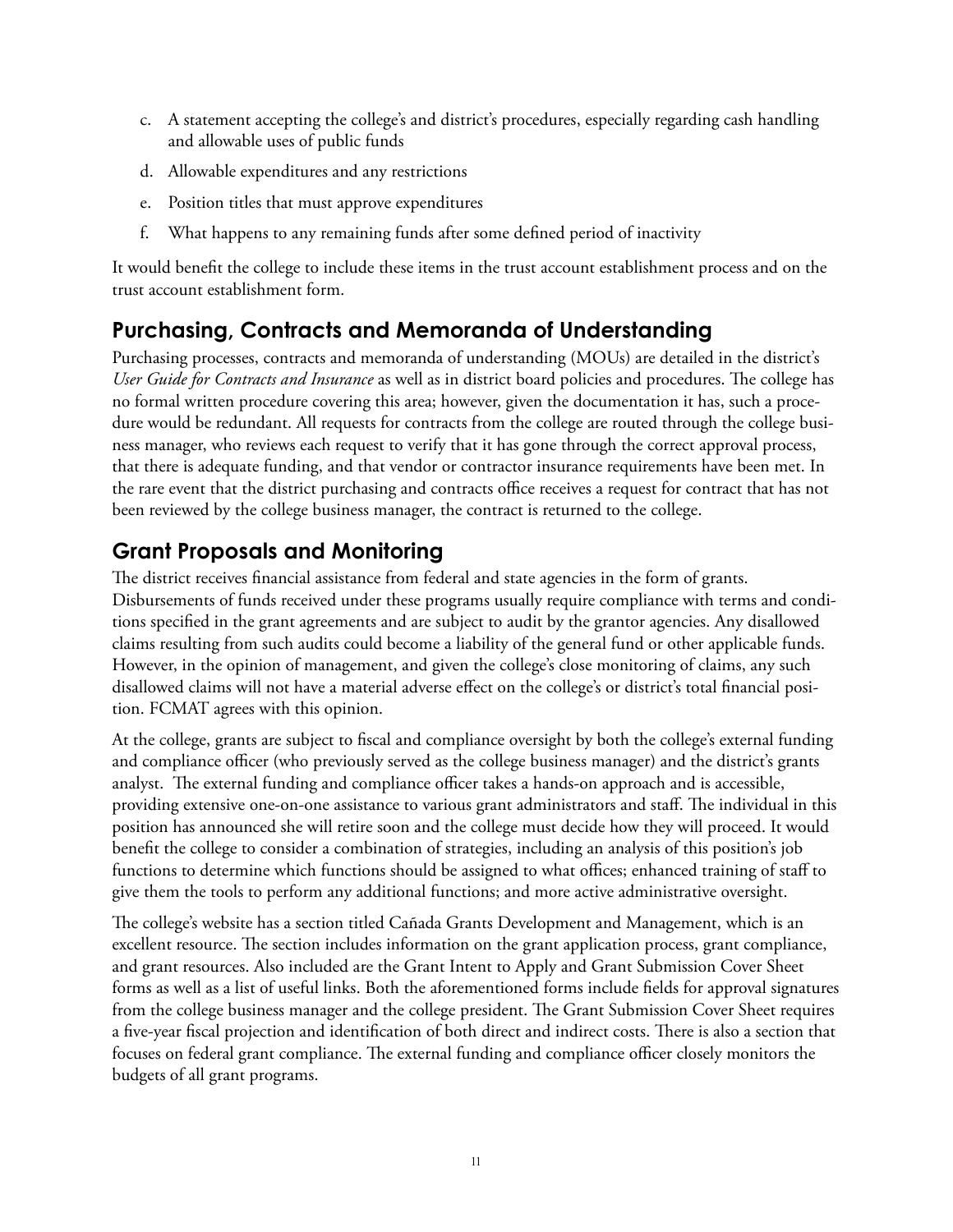FCMAT found isolated instances in which the district's Procard procedures were not congruent with outside grant requirements. The grant review process does not routinely include a comparison of grant requirements with district Procard requirements; doing so would help ensure that the college is fully complying with grant requirements.

Both the Banner financial reporting system and the Argos DESR in Banner provide easy-to-use tools to monitor grants.

With the exception of the Grants Development and Management section of the college's website, FCMAT was not able to find comprehensive documentation of budget management processes, procedures and timelines.

# **Creating and Filling New Positions**

When creating regular, permanent full-time equivalent (FTE) positions at the college, no matter what the source of funding, the college requires that the requests for positions be processed through the administrative hierarchy, up to and including the college president. However, this process is not documented in a written college procedure or in district board policies or procedures. The Human Resources section of the district's public SharePoint website does not contain any specific procedures for approving the creation of, or for filling, new college-level positions.

# **Cross Training and Desk Manuals**

The college lacks cross training and desk procedure manuals in the business office. More than one employee should be able to perform each job in the department. When employees are cross trained, operations are not significantly hindered by one employee's absence because another staff member can be assigned to perform their duties. Inadequate cross training is often a problem regardless of an organization's size. All college business positions need desk manuals that include step-by-step procedures for business-related job duties, including each position's internal control-related responsibilities.

Creating desk manuals also provides an opportunity to plan and diagram internal controls and written standards for the business office. Desk manuals are especially helpful when training new staff; they help preserve institutional knowledge and document and monitor segregation of duties collegewide. It is a best practice to make desk manuals available to other departments to help with processes, standards, transactions and best practices. As stated previously, any processes and procedures that require actions from other departments should be documented in college procedures that are developed, reviewed and approved using a formal procedure or procedures.

# **Recommendations**

*The college should:*

- 1. Prepare written procedures to guide college operations. Focus on the most critical functions first.
- 2. Develop, through the collegial consultation process and in accord with the *Participatory Governance Manual*, a procedure that guides college staff in developing department desk manuals and in developing and approving college administrative procedures.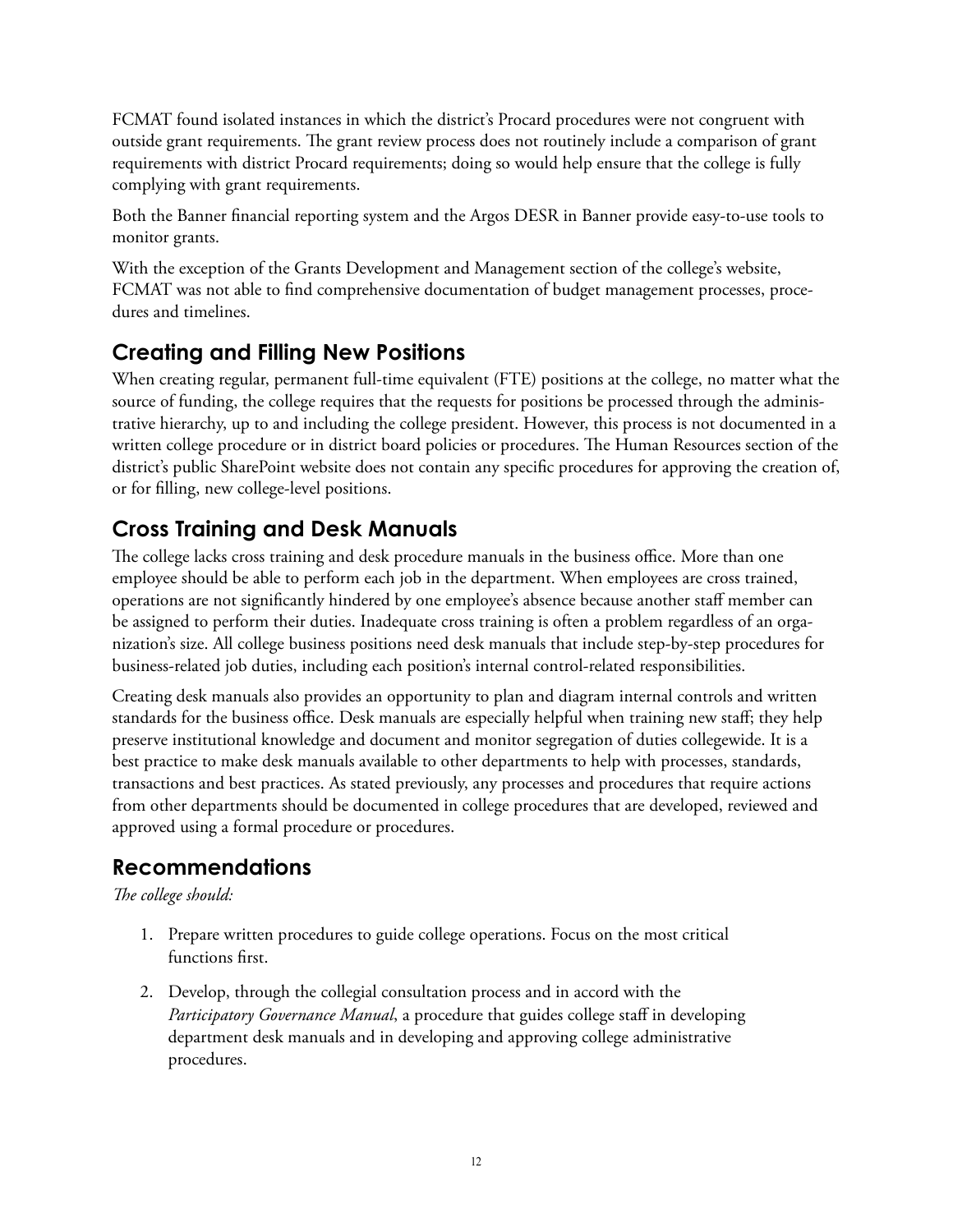- 3. Explore the feasibility of linking the ASCC accounting system with the Banner financial system.
- 4. Consider redefining the PBC's role to be more active and participatory rather than informational only.
- 5. Consider producing more frequent and formal enrollment and expenditure status reports that coincide with the college's annual enrollment and expenditure patterns.
- 6. Develop processes and procedures to ensure that decisions at all stages of budget development and updating, including resource allocations, are aligned with the results of institutional program review and the college's strategic plan.
- 7. Connect program review to institutional planning and decision-making.
- 8. Ensure that enrollment management is more closely and formally tied to budget development and management processes.
- 9. Develop more formal cross training and staff development to ensure backup for the curriculum and instructional specialist position.
- 10. Create custom Banner reports that allow program administrators to see a consolidated view of all the programs and the multiple funding sources involved in an activity, or create a program to automatically transfer the raw data from Banner into Excel, rather than manually entering the data on an Excel spreadsheet.
- 11. Develop a procedure that specifies what to do when department budgets are overspent at year-end.
- 12. Develop a procedure that requires an annual agreement with all Procard users so users are reminded of their responsibilities and card guidelines.
- 13. Decrease the number of individuals who hold Procards to strengthen internal controls and reduce unauthorized expenditures.
- 14. Conduct a review of procurement card usage, and revoke cards that have been used for spending in excess of the budgeted amount as well as cards with total annual charges less than a certain amount.
- 15. Develop a procedure that gives guidance about what, if any, college fundraising activities must be coordinated with or run in conjunction with the foundation.
- 16. Review the list of most frequently used, highest volume suppliers (e.g., Office Depot) and consider establishing open purchase orders that would be subject to pre-purchase budget controls, including major object code level budget blocks.
- 17. Monitor Procard use more consistently to ensure conformity with policies and procedures and to confirm that all charges are for district-approved purposes.